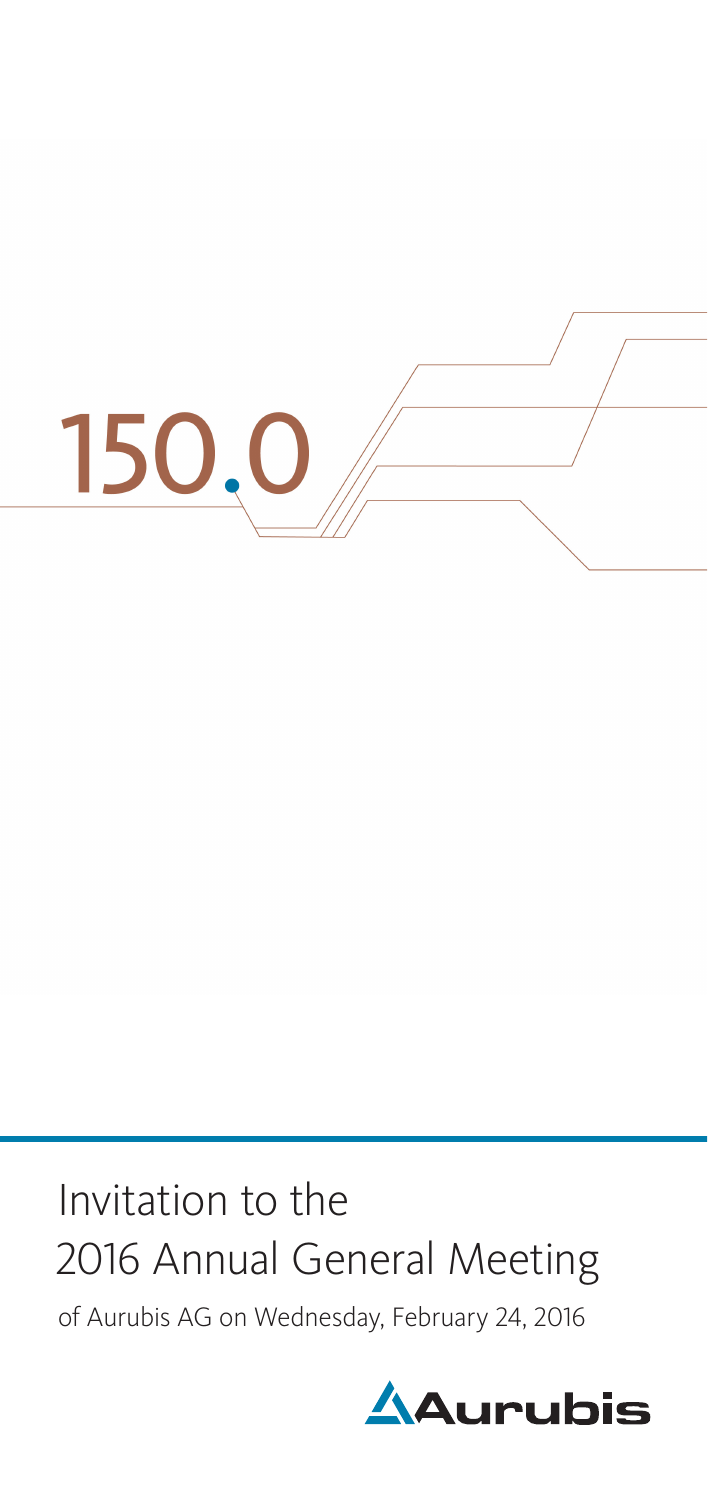## Foreword

Dear Shareholders,

In fiscal year 2014/15, the Aurubis Group achieved the best results in its 149-year history: At € 343 million, operating earnings before taxes (EBT), the key parameter for managing the company, more than doubled compared to the previous year (€ 137 million). Operating return on capital employed (ROCE) reached an outstanding 18.7 % (previous year: 8.5 %).

Significantly higher treatment and refining charges for the input materials copper concentrates and copper scrap, increased global sulfuric acid prices and a higher cathode premium contributed to the very good results.

High capacity utilization, a good metal gain and a favorable mix of input materials supported the good trend. Sales of copper products developed differently: While they increased slightly again for continuous cast wire rod, they declined somewhat for other copper products.

The Executive Board and Supervisory Board will recommend a dividend of € 1.35 per share at the Annual General Meeting on February 24, 2016 (previous year: € 1.00). The payout ratio is therefore 53 % of Aurubis AG's net income (previous year: 51 %) and corresponds to the dividend policy pursued up to now. The dividend yield based on the Xetra closing price of € 56.90 as at September 30, 2015 is 2.4 % (previous year: 2.6 %).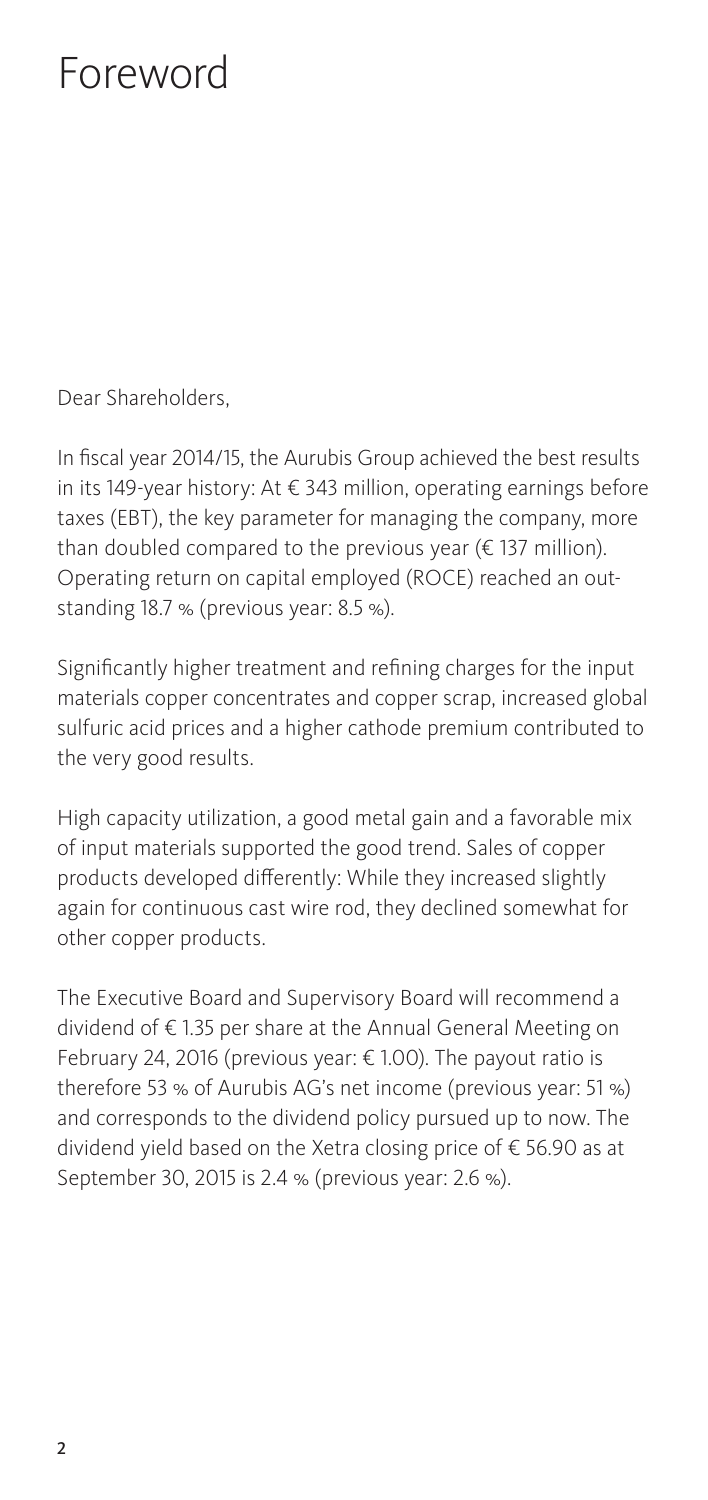Overall, business in fiscal year 2015/16 will continue to be accompanied by uncertainties from the overall economic and market environment. After the very good circumstances on all of the relevant markets in 2014/15, individual markets are already showing initial weakness now. Despite this market situation, we expect good results, which nevertheless won't be as strong as the previous fiscal year.

Furthermore, we have an important anniversary in 2016: We're turning 150!

Norddeutsche Affinerie AG was founded in Hamburg on April 28, 1866. We have stayed true to our Hamburg location up to today and want to continue to do so in the future. However, many things have changed in 150 years, of course. From a local/regional company, we have developed into a modern, international leader in the copper industry.

I would like to personally inform you about the past fiscal year 2014/15, the prospects for the anniversary year 2015/16 and our objectives for the future. I look forward to welcoming you at the Annual General Meeting of Aurubis AG on February 24, 2016.

Sincerely,

Erwin Faust Executive Board Spokesman Aurubis AG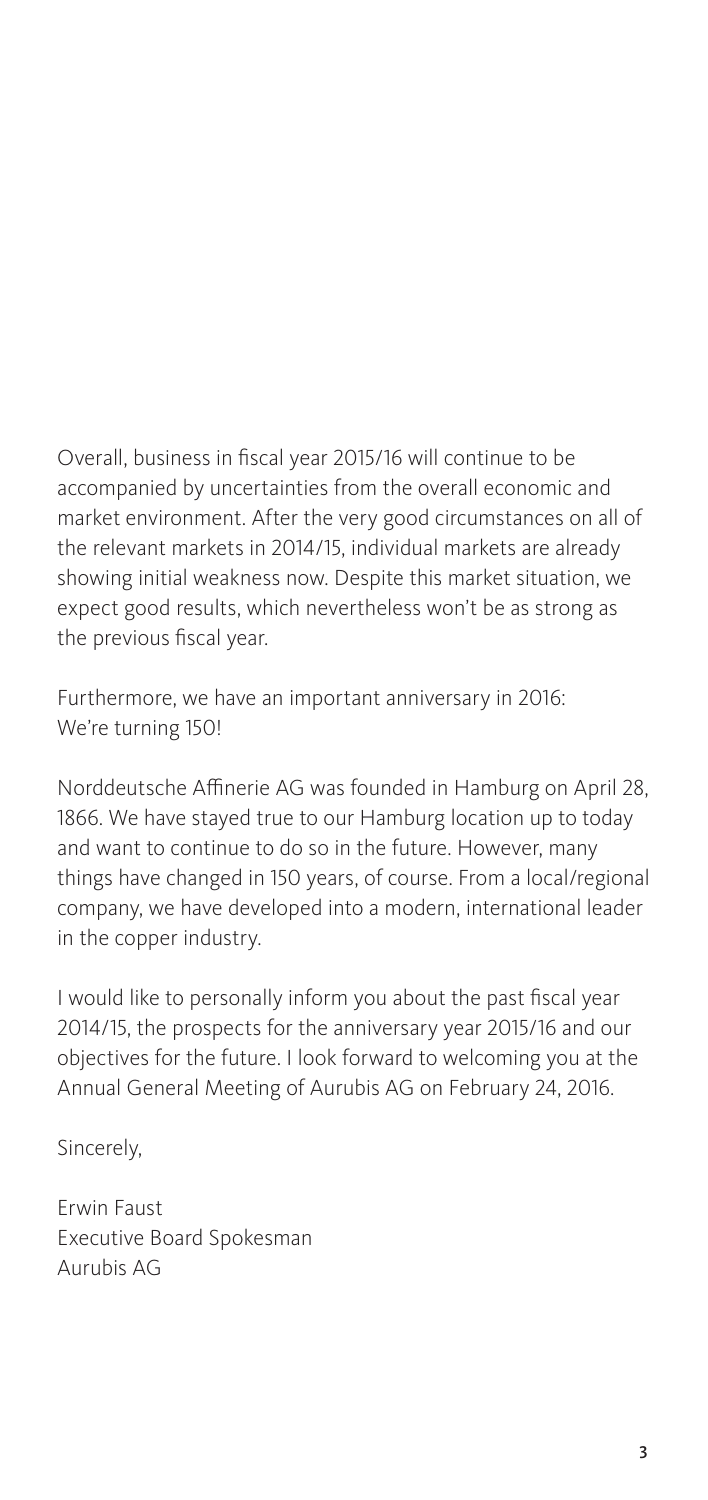## Invitation to the 2016 Annual General Meeting

Aurubis AG, Hamburg Security Identification No. 676 650 ISIN DE 000 676 650 4

We invite our shareholders to attend the Company's 2016 Annual General Meeting on Wednesday, February 24, 2016 at 10 a.m. (CET) at the CCH-Congress Center Hamburg, Marseiller Strasse 2 (near Dammtor station) in 20355 Hamburg.

#### Agenda and proposed resolutions

1. Presentation of the established year-end financial statements and of the approved consolidated financial statements of Aurubis AG as of September 30, 2015, of the combined management report for Aurubis AG and the Group for fiscal year 2014/2015 with the explanatory reports regarding the information in accordance with Section 289 (4) and (5) and Section 315 (4) of the German Commercial Code (HGB), of the Executive Board proposal for the utilization of the unappropriated earnings as well as the report of the Supervisory Board for fiscal year 2014/15.

Regarding the first point of the agenda, no resolution shall be made, as it is limited to the accessibility and explanation of the previously named documents and the adoption of a resolution by the Annual General Meeting on the established year-end financial statements, the approved consolidated financial statements and the further documents is not intended by law. The Executive Board and, as far as the management report is concerned, the Supervisory Board shall explain the available documents within the course of the Annual General Meeting. The shareholders have the opportunity to ask questions at the Annual General Meeting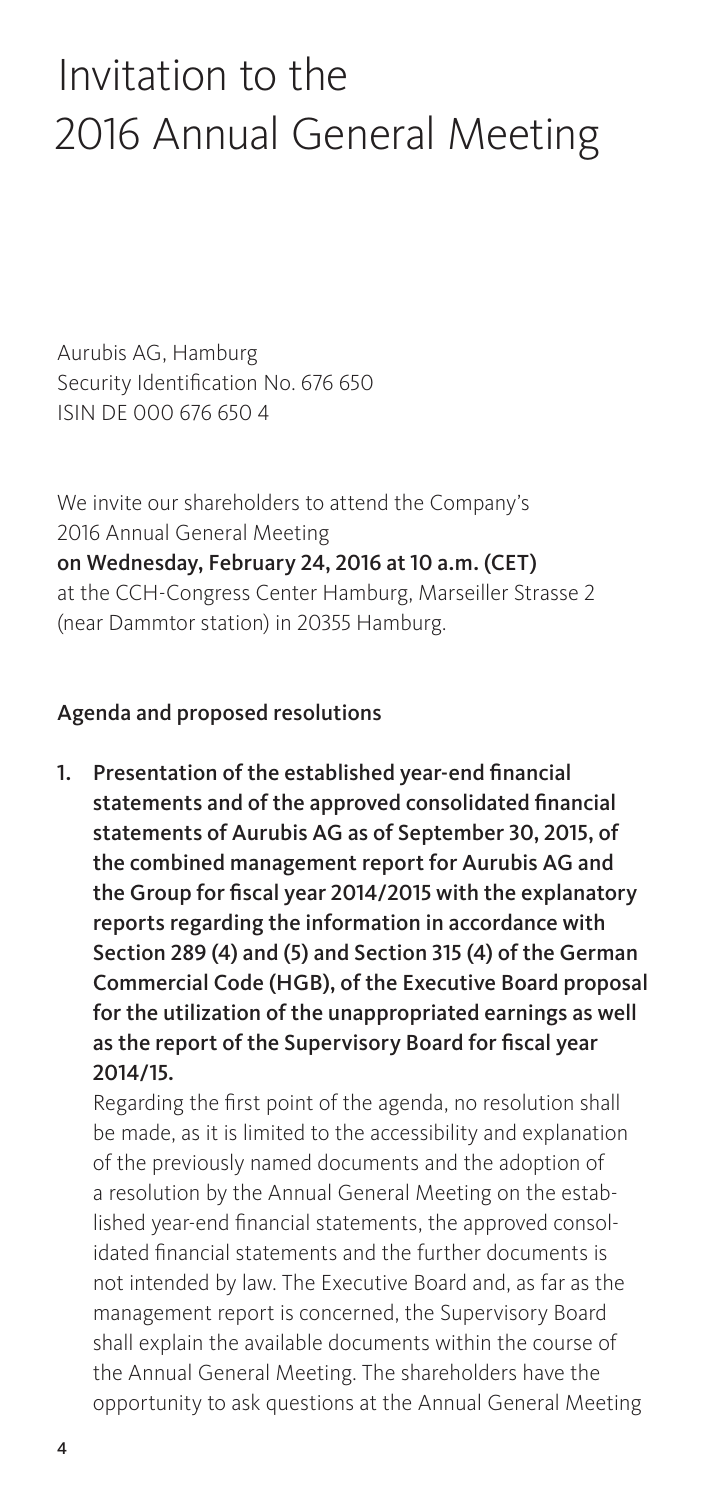within the scope of their right to information. The resolution about the utilization of the unappropriated earnings shall be made under point 2 of the agenda.

### 2. Adoption of a resolution for the utilization of the unappropriated earnings

The Executive Board and Supervisory Board propose that the unappropriated net income in the amount of € 115,570,864.51 reported in the adopted financial statements of Aurubis AG as at September 30, 2015 be used to pay a dividend to the shareholders of € 1.35 per dividend-qualifying no-par-value share, i.e. a total of € 60,691,576.05 on the subscribed capital of € 115,089,210.88, and that the amount of € 54,879,288.46 be carried forward.

3. Adoption of a resolution for the formal approval of the members of the Executive Board for fiscal year 2014/2015

The Executive Board and the Supervisory Board suggest that formal approval be granted to the members of the Executive Board for fiscal year 2014/15 (October 1, 2014 to September 30, 2015).

#### 4. Adoption of a resolution for the formal approval of the members of the Supervisory Board for fiscal year 2014/2015

The Executive Board and the Supervisory Board suggest that formal approval be granted to the members of the Supervisory Board for fiscal year 2014/15 (October 1, 2014 to September 30, 2015).

### 5. Adoption of a resolution for the appointment of the auditor and the group auditor as well as the auditor for the review of interim financial reports for fiscal year 2015/2016

Based on the suggestions of the Audit Committee, the Supervisory Board proposes to adopt the following resolution: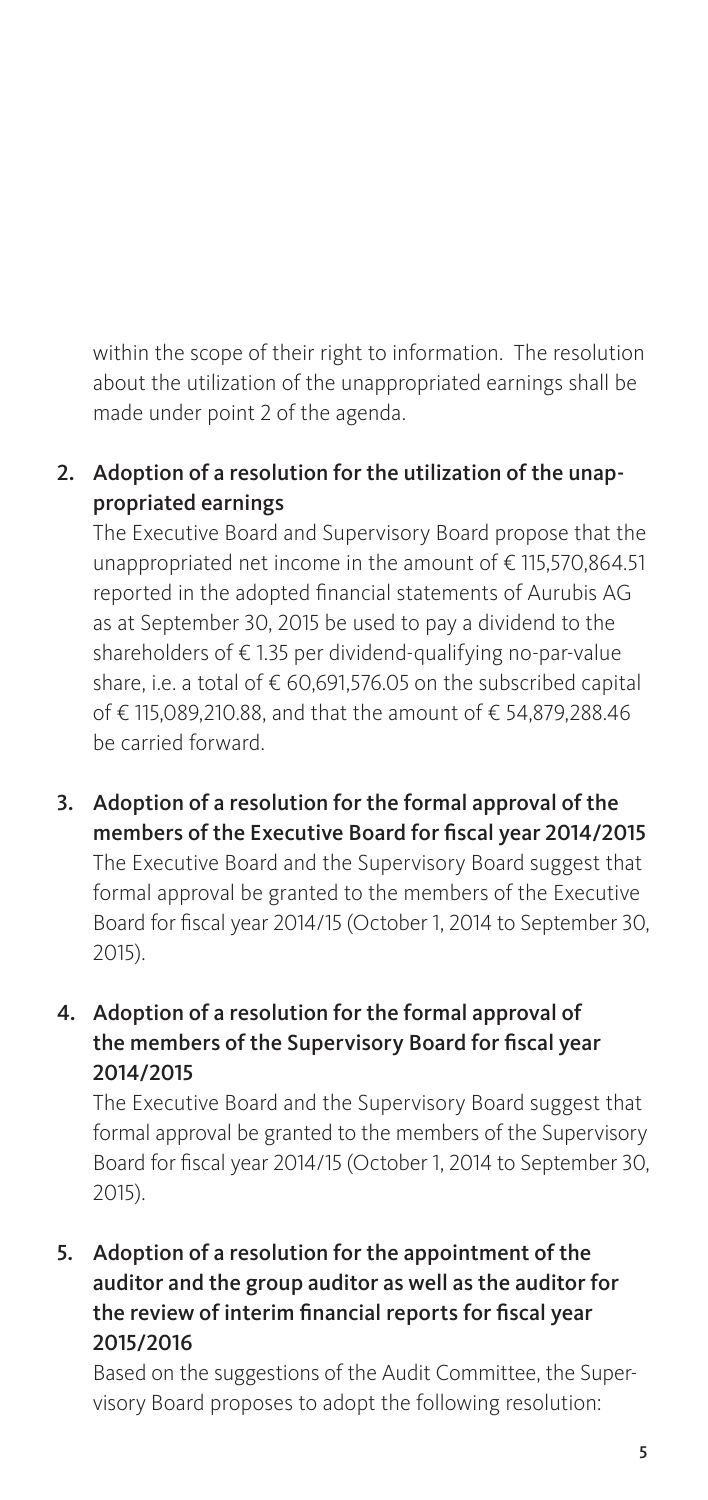PricewaterhouseCoopers AG, auditing firm, Hamburg, shall be appointed as auditor and group auditor for fiscal year 2015/16 (October 1, 2015 to September 30, 2016) as well as auditor for the review of interim financial reports for fiscal year 2015/16 (October 1, 2015 to September 30, 2016), provided that this is carried out.

Prior to the proposal of auditor selection, the Supervisory Board obtained the statement of independence of PricewaterhouseCoopers AG, auditing firm, Hamburg, as prescribed by the German Corporate Governance Code.

6. Resolution on the creation of a new authorized, unissued capital with the possibility of excluding the subscription right and corresponding amendments to the Articles of Association

The Executive Board and the Supervisory Board propose to adopt the following resolution:

In amendment of the existing power of the Executive Board on increases in capital for cash in accordance with Section 4 (2) of the Articles of Association with effect from the time of the entry of the resolved amendment to the Articles of Association in the Commercial Register, an authorized capital is created by rewording Section 4 (2) of the Articles of Association as follows:

"2. The Executive Board shall be authorized to increase the subscribed capital of the Company in the period until February 23, 2021, subject to the approval of the Supervisory Board, by issuing a total of up to 22,478,361 new no-par-value bearer shares once or in several installments for a cash contribution or a contribution in kind up to an amount of € 57,544,604.16. The shareholders shall be granted a subscription right. The new shares can be acquired by one or several banks provided they offer them to the shareholders for subscription. The Executive Board shall, however, be authorized, subject to the approval of the Supervisory Board, to exclude the subscription right of the shareholders once or on several occasions,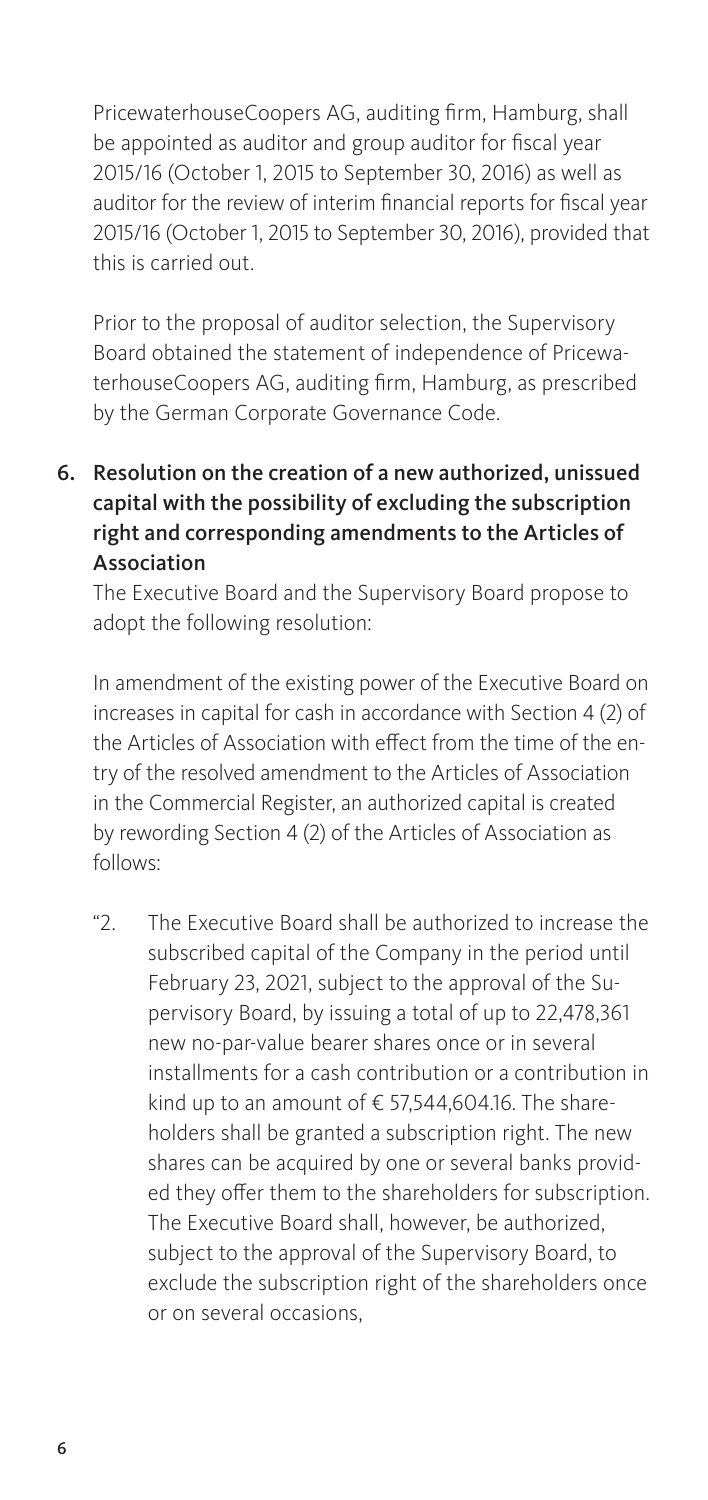- a) inasmuch as it is necessary to exclude subscription rights for possible fractional amounts,
- b) up to an arithmetical face value totaling € 23,017,840.64 if the new shares are issued for a contribution in kind,
- c) for capital increases against cash contributions up to an arithmetical nominal value totaling € 11,508,920.32 or, if this amount is lower, by a total of 10 % of the subscribed capital (the *"maximum amount"*) existing when this power was exercised for the first time (in each case taking into account the possible use of other authorizations to exclude the subscription right in accordance with or in the corresponding application of Section 186 (3) sentence 4 German Stock Corporation Act (AktG)), if the issuing price for the new shares is not significantly lower than the price of company shares in the same category on the stock exchange at the time when the issuing price is finally fixed.

 The subscribed capital allotted to the shares that are issued or have to be issued to fulfill convertible bonds and/or bonds with warrants, that are issued after February 24, 2016 in the corresponding application of Section 186 (3) sentence 4 German Stock Corporation Act (AktG) excluding the subscription right or that are sold after February 24, 2016 in corresponding application of Section 186 (3) sentence 4 German Stock Corporation Act (AktG) must be included in this maximum amount. It shall not be included if authorizations to issue convertible bonds and/or bonds with warrants pursuant to Section 221 (4) sentence 2 and Section 186 (3) sentence 4 German Stock Corporation Act (AktG) or to sell own shares in accordance with Section 71 (1) No. 8 and Section 186 (3) sentence 4 German Stock Corporation Act (AktG) are granted again at the Annual General Meeting after exercising such powers that have led to inclusion.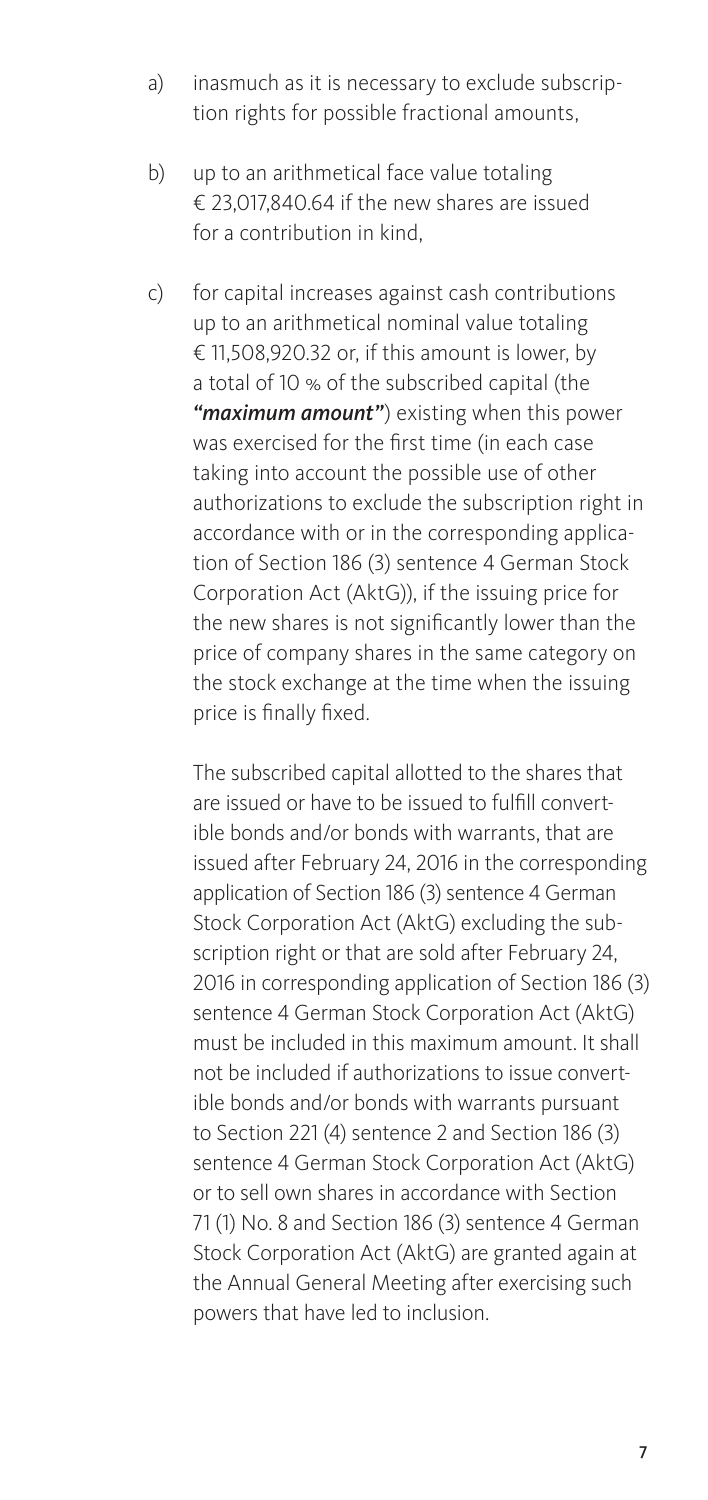d) up to an arithmetical face value totaling € 23,017,840.64, inasmuch as it is necessary to grant holders or creditors of bonds with warrants or convertible bonds issued by the Company relating to shares a subscription right for new shares to the same extent as they would be entitled after exercising their option or conversion rights.

 The Executive Board shall be empowered, subject to the approval of the Supervisory Board, to define the other details of the capital increase, in particular the rights of the shares and the terms of issue. The Supervisory Board shall be empowered to amend Section 4 of the Articles of Association after the full or partial increase of the subscribed capital to accord with the particular utilization of the authorized capital and after expiry of the period of authorization."

#### Report by the Executive Board to the Annual General Meeting on item 6 of the Agenda in accordance with Sections 203 (2), 186 (3) and (4) sentence 2 German Stock Corporation Act (AktG):

To item 6 on the Agenda, the proposal shall be made at the Annual General Meeting on February 24, 2016 that the existing authorization of the Executive Board in accordance with the Articles of Association to increase capital (authorized capital), which has been given until March 2, 2016 be rescinded and a new authorized capital be created for the period of five years until February 24, 2021.

The Management will be able to issue shares to raise further funds, for the acquisition of companies and interests in companies or otherwise in the interests of the Company without having to call an Annual General Meeting each time. In order that the Management may utilize this possibility optimally and flexibly in the interests of the Company, the resolution should give authorization to exclude subscription rights for different purposes listed in the motion:

The authorization to exclude subscription rights in accordance with a) of the authorization (exclusion of fractions) serves the purpose of enabling a smooth and manageable subscription ratio in the event of capital increases, which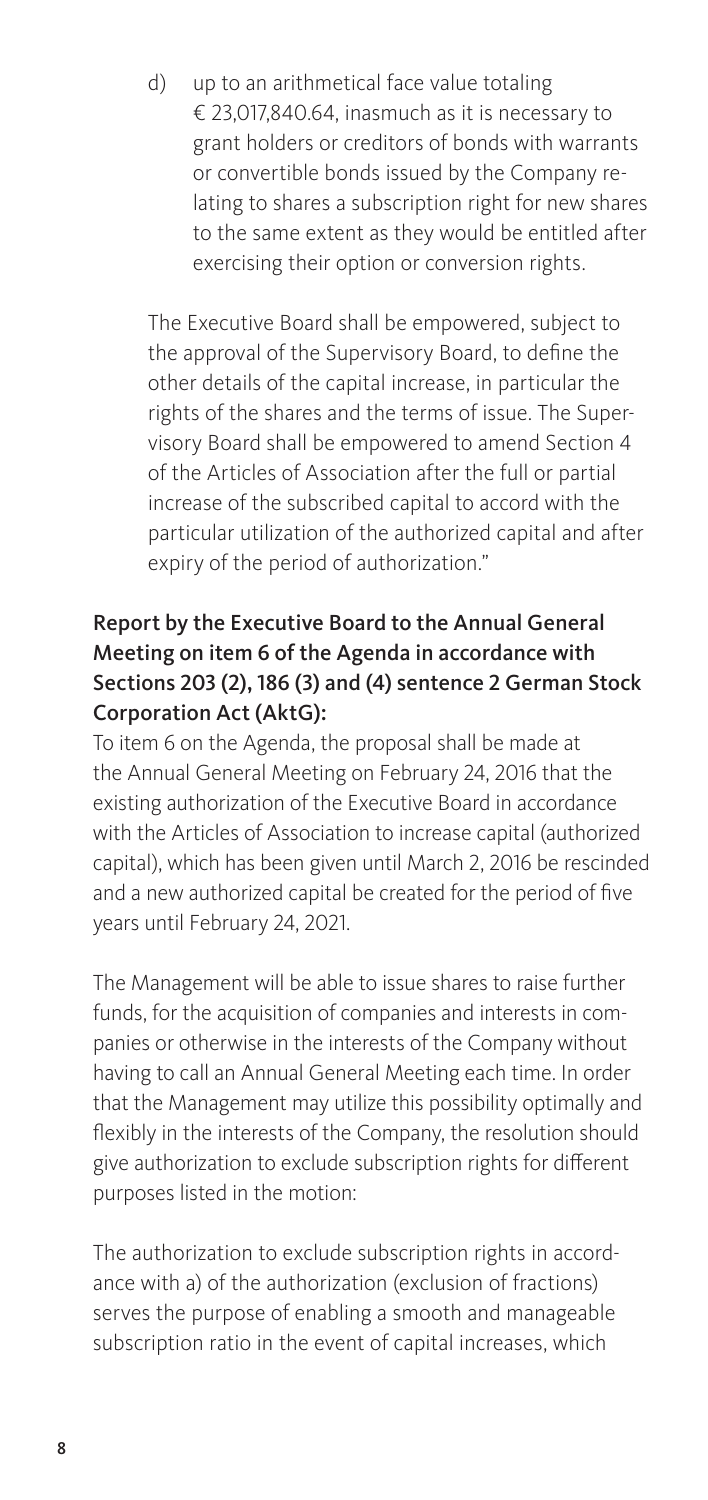will facilitate the implementation of the capital measures. The fractional amounts will be valued as highly as possible in each case, however at least at the subscription price.

The proposed authorization planned in letter b) of the proposed resolution to item 6 to exclude subscription rights should, in particular, enable the Company to acquire companies or interests in companies in exchange for the granting of shares. This form of acquisition is becoming more and more common. Practice has shown that, in many cases, the owners of attractive acquisition objects demand shares in the acquiring company, in particular, in exchange for the sale of their shareholding or a company. In order to also be able to acquire such acquisition objects, the Company must have the possibility of increasing its subscribed capital, if necessary very quickly, against a contribution in kind, while excluding the subscription rights of the shareholders. In addition, it will enable the Company to acquire companies, interests in companies and other assets, such as receivables against the company, without having to overtax the Company's liquidity. In so doing, in individual cases, such as for large acquisitions (in particular, already publicly-listed companies), the Company could need a very considerable volume of young shares, the significant extent of which would justify the authorization to exclude subscription rights. However, the proposed authorization to exclude subscription rights for capital increases in kind with the proposed € 23,017,840.64 is clearly less than the legally possible top limit of 50 % of the subscribed capital (corresponding to € 57,544,604.16) in volume. In each individual case of a possible concrete acquisition, the Executive Board will carefully check whether it should make use of the authorization to increase capital with subscription rights excluded. It will then only exclude the subscription right if the acquisition against the issuing of shares in the Company is necessary in the interests of the Company. With consideration of the shareholders' interest in preventing a dilution of their shareholdings, the proposed exclusion of subscription rights in the case of capital increases against assets in kind is limited to a maximum of 20 % of the current subscribed capital.

The exclusion of the subscription right for cash capital increases under c) in the authorization should enable Management to exploit favorable situations on the stock market at short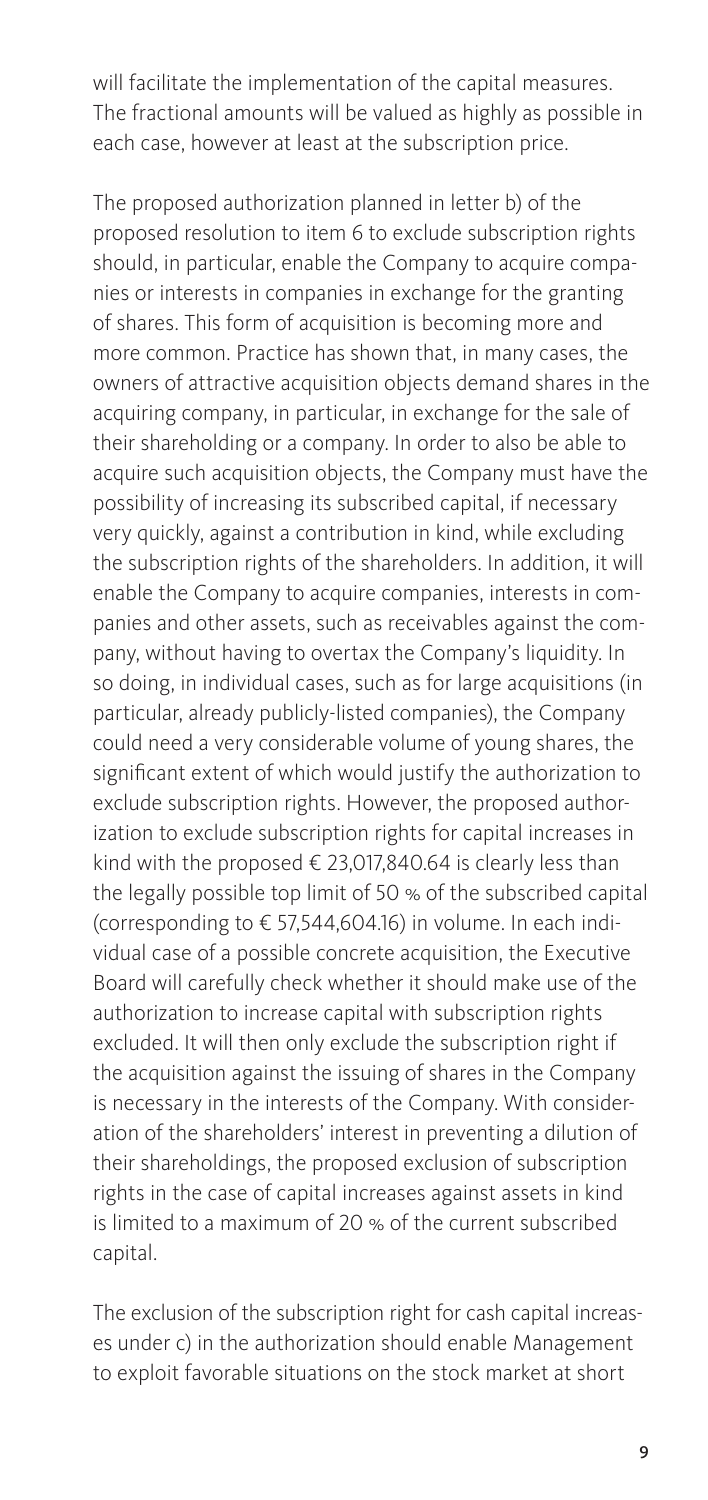notice. Subscription right issues take much more time than placements with the subscription right excluded due to the necessary organizational measures and the subscription period which must be observed. In addition, such placements can avoid the discounts usual for issues with subscription rights. The Company's equity capital can therefore be strengthened to a greater extent if subscription rights are excluded than would be the case if subscription rights are recognized. Section 186 (4) German Stock Corporation Act (AktG) declares the exclusion of subscription rights as being acceptable under the provisions of section c) of the proposed resolution to item 6 on the agenda, especially on account of these considerations. The extent of a cash capital increase with subscription rights excluded is, however, limited to 10 % of the subscribed capital entered in the Commercial Register when used for the first time. Due to this restriction, it is not to be feared that existing shareholdings and share voting rights will be diluted (in value). To provide additional protection for the shareholders against loss of influence and dilution of value, this authorization for an exclusion of subscription rights is limited by the fact that other capital measures that have the effects of a cash increase without subscription rights are included in the maximum amount up to which a cash increase can be carried out with exclusion of subscription rights. For example, the authorization intends for any sale of shares that the Company has purchased and sold to third parties due to the authorization of the Annual General Meeting pursuant to Section 71 (1) No. 8 German Stock Corporation Act (AktG) without offering shareholders the option of subscribing these shares to reduce the maximum amount in the same way as a future issue of convertible bonds and/or bonds with warrants if the shareholders are not granted subscription rights to them.

The inclusion mentioned above shall nevertheless be eliminated again if, after an issue of convertible bonds and/or bonds with warrants in corresponding application of Section 186 (3) sentence 4 German Stock Corporation Act (AktG) which led to an inclusion in the maximum amount, the Annual General Meeting passes a resolution for a new authorization to issue convertible bonds and/or bonds with warrants with the option of simplified exclusion of subscription rights in corresponding application of Section 186 (3) sentence 4 German Stock Corporation Act (AktG) or the Annual General Meeting issues an authorization to purchase and utilize own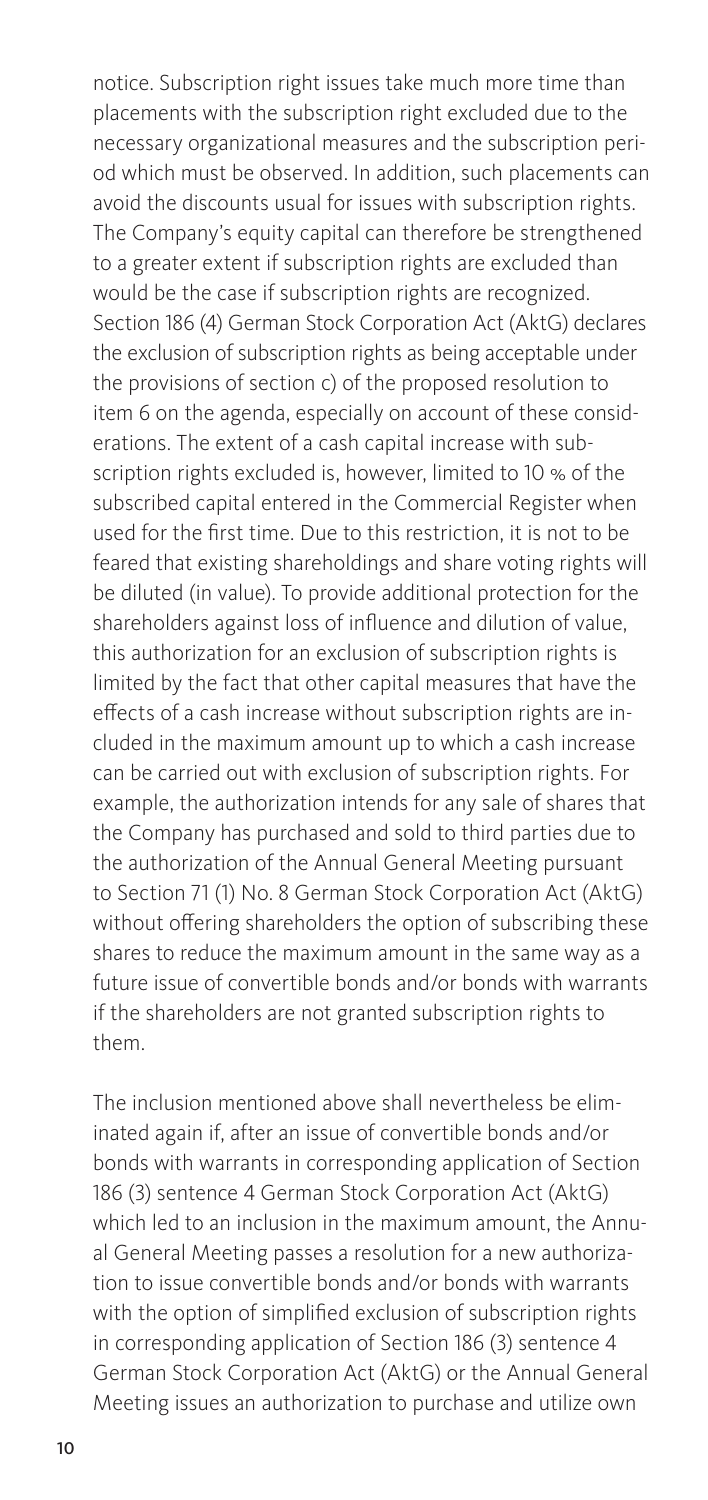shares with the option of simplified exclusion of subscription rights in corresponding application of Section 186 (3) sentence 4 German Stock Corporation Act (AktG) once again. In these cases, the Annual General Meeting has once again made a decision about the authorization to simplified exclusion of subscription rights, so the reason for the inclusion in the maximum amount is eliminated again. If own shares or convertible bonds and/or bonds with warrants can be issued under simplified exclusion of subscription rights again, the authorization to simplified exclusion of subscription rights for the (residual) term of the authorization should, in other words, be in place again for the issue of new shares from the authorized capital. Specifically, with the entry into force of the new authorization of simplified exclusion of subscription rights, the suspension regarding the issue of new shares from the authorized capital arising from the issue of own shares pursuant to Section 71 (1) No. 8 and Section 186 (3) sentence 4 German Stock Corporation Act (AktG) or arising from the issue of convertible bonds and/or bonds with warrants with the option of excluding subscription rights corresponding to Section 186 (3) sentence 4 German Stock Corporation Act (AktG) is eliminated. Since the majority requirements for this type of resolution are identical to those for a resolution about the authorization to issue new shares from the authorized capital under simplified exclusion of subscription rights corresponding to Section 186 (3) sentence 4 German Stock Corporation Act (AktG), the resolution of the Annual General Meeting about the creation of a new authorization to exclude subscription rights pursuant to Section 186 (3) sentence 4 German Stock Corporation Act (AktG) in the scope of selling own shares or of a new authorization to issue convertible bonds and/or bonds with warrants with the option of excluding subscription rights corresponding to Section 186 (3) sentence 4 German Stock Corporation Act (AktG) is also a confirmation regarding the resolution for the authorization to issue new shares from the authorized capital pursuant to Section 203 (2) and Section 186 (3) sentence 4 German Stock Corporation Act (AktG).

If an authorization to exclude subscription rights is exercised again in direct or corresponding application of Section 186 (3) sentence 4 German Stock Corporation Act (AktG), the inclusion shall be carried out again. Ultimately, this arrangement leads to the result that (i) the Executive Board can only utilize the simplified exclusion of subscription rights pursuant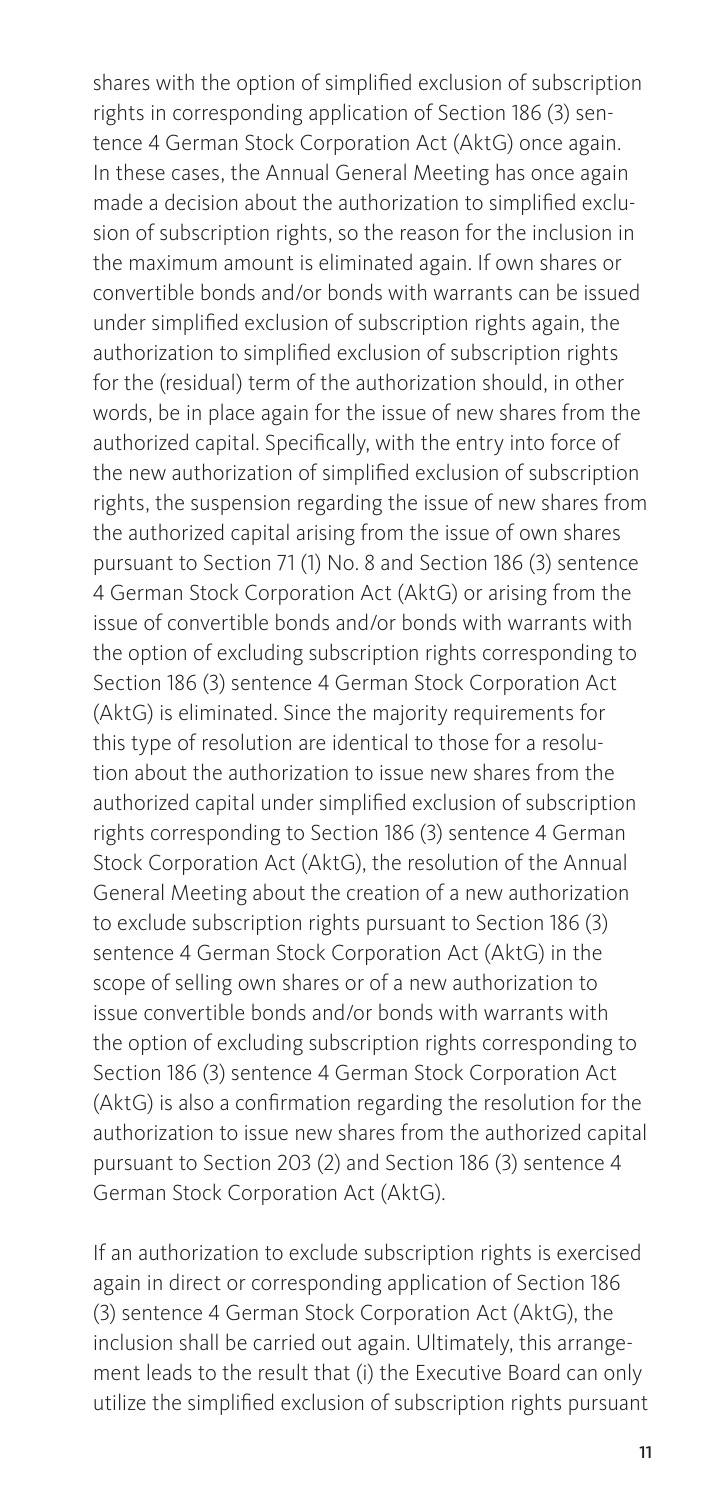to or corresponding to Section 186 (3) sentence 4 German Stock Corporation Act (AktG) one time in total without the passing of a new resolution at the Annual General Meeting during the (residual) term of the authorization and (ii) if a new resolution is passed at the Annual General Meeting, the Executive Board is free to decide during the (residual) term of the authorization whether they make use of the simplifications of Section 186 (3) sentence 4 German Stock Corporation Act (AktG) within the legal limits in connection with cash capital increases from authorized capital.

The subscription right exclusion in accordance with d) of the authorization to be resolved (subscription right exclusion in favor of holders or creditors of warrants and convertible bonds) should enable the holders or creditors of warrants and convertible bonds to be reasonably protected from dilution in the event of capital increases. The warrant holders and creditors of convertible bonds can be protected from the dilution of their conversion and option rights by a reduction in the respective warrant exercise price, the cash adjustments or by granting a subscription right for new shares. The Management will decide at the time of using the authorized capital which of the possibilities is most suitable for the individual case. In order not to be limited from the outset to the alternatives of the reduction in the warrant exercise price or the cash adjustments, an authorization is generally given to exclude the shareholders' subscription right to new shares insofar as it is necessary in order to grant warrant holders and creditors of convertible bonds a subscription right to the extent that they would be entitled if they had made use of their subscription rights before the respective resolution on the capital increase. This authorization is limited to a maximum of 20 % of the current subscribed capital.

The authorization to exclude subscription rights is necessary in all four cases to the described extent and in the interests of the Company due to the preceding explanations.

The Supervisory Board will only give its required approval to the use of the authorized capital with the exclusion of the subscription right if the described and all legal requirements have been fulfilled. The Executive Board will inform the Annual General Meeting about any exclusion of subscription rights that is carried out.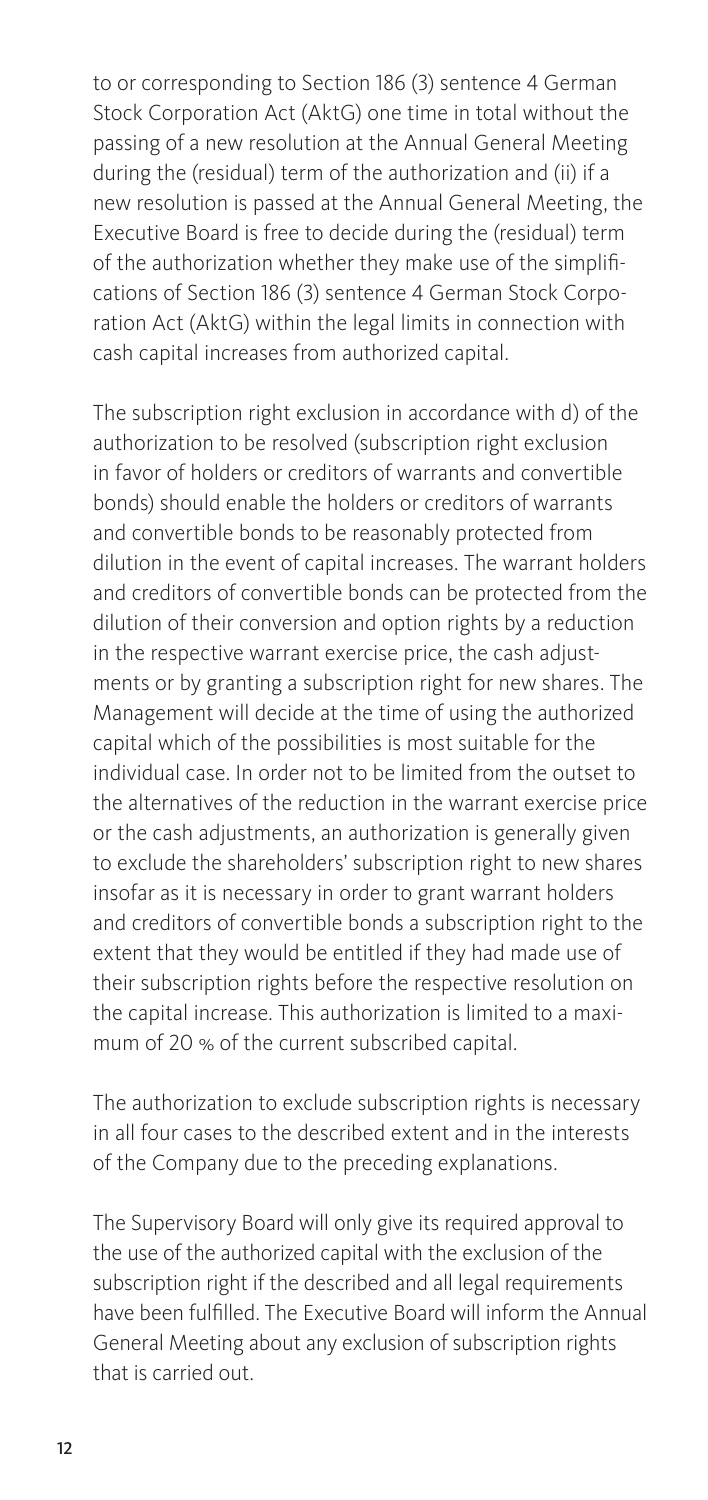7. Adoption of a resolution about the changes to the compensation of the Supervisory Board and corresponding amendments to the Articles of Association

The Company's current arrangement regarding Supervisory Board compensation includes a variable compensation component based on the Company's success in addition to a fixed compensation. With the following proposed amendment to the Articles of Association, the fixed compensation of the Supervisory Board members shall be increased and the variable compensation component shall be eliminated. This ultimately serves to strengthen the Supervisory Board's independence. The German Corporate Governance Code no longer recommends the combination of fixed and successbased compensation. The new arrangement for Supervisory Board compensation that is proposed at the Annual General Meeting takes this into consideration and follows the tendency of exchange-listed companies in Germany to grant Supervisory Board members a fixed compensation only. Furthermore, the varying workloads in the Supervisory Board and in its committees will be taken into account.

The Executive Board and Supervisory Board therefore propose the following resolution:

§ 12 of the Articles of Association shall be removed and rewritten as follows, effective at the time that the resolution to amend the Articles of Association that is hereby passed is entered into the Commercial Register:

#### "§ 12

- 1. Each member of the Supervisory Board shall receive, in addition to the reimbursement of expenses incurred while exercising his office, a fixed compensation of € 75,000.00 per fiscal year. The Chairman of the Supervisory Board shall receive three times this amount and his Deputy twice this amount.
- 2. Supervisory Board members who belong to the Personnel Committee and/or the Audit Committee of the Supervisory Board shall receive an additional fixed compensation of € 15,000 per fiscal year per committee. Supervisory Board members who belong to the other Supervisory Board com-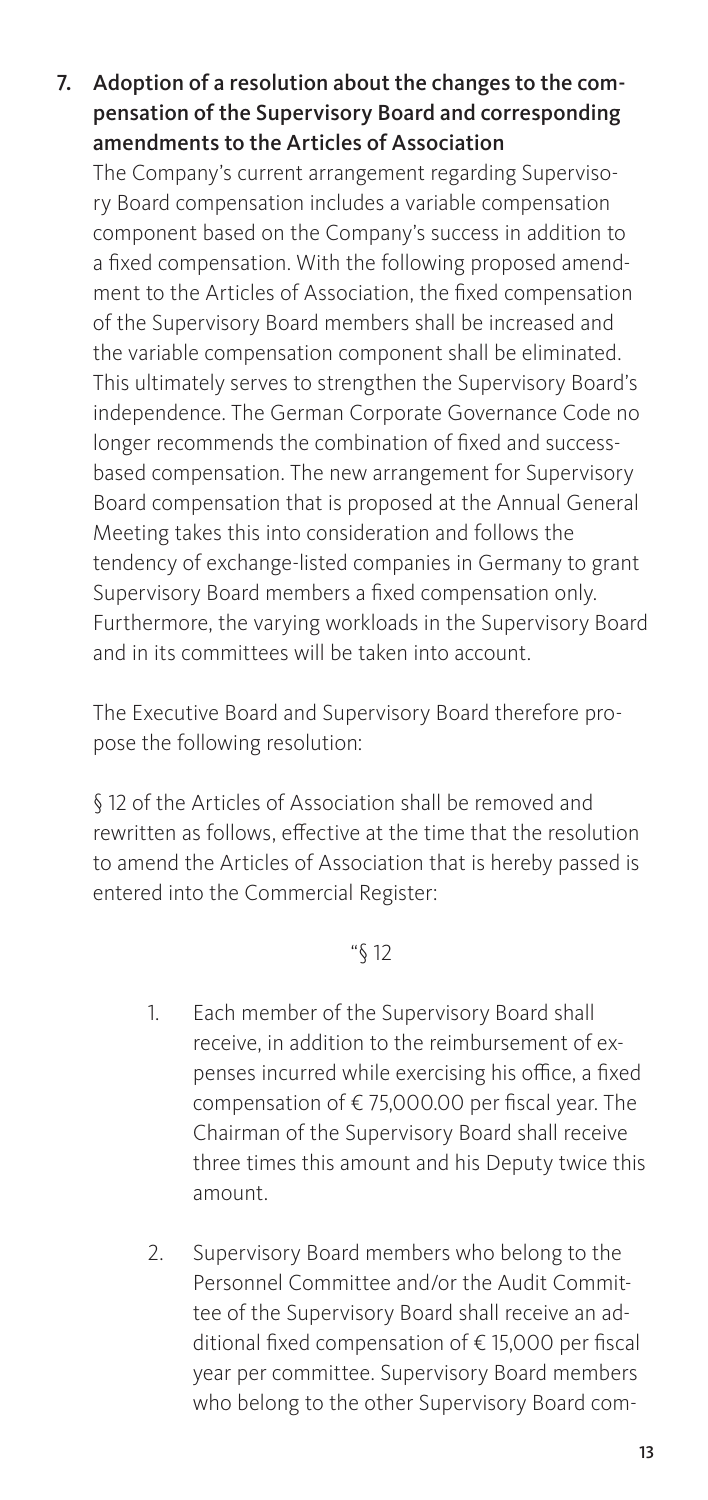mittees receive an additional fixed compensation of € 7,500 per fiscal year per committee. Supervisory Board members who chair a Supervisory Board committee shall receive twice this amount per fiscal year per committee chairmanship.

- 3. The fixed compensation for committee membership in accordance with paragraph 2 shall be limited to € 25,000.00 per fiscal year for each member of the Supervisory Board. The limit shall be € 50,000 per fiscal year for each committee chairman.
- 4. The compensation in accordance with paragraphs 1 and 2 shall be payable on the day after the Annual General Meeting when the resolution is passed on the exoneration of the members of the Supervisory Board for the respective fiscal year.
- 5. In addition, the members of the Supervisory Board and its committees shall receive an attendance fee of € 1,000.00 for each meeting that they attend in person, via telephone, via video conference or via similar participation.
- 6. Furthermore, members of the Supervisory Board shall receive the value added tax payable on their compensation and on the reimbursement of their expenses.
- 7. Supervisory Board members who have only served on the Supervisory Board or one of its Committees for part of a fiscal year shall receive compensation in accordance with the period that they have served.
- 8. Members of the Supervisory Board shall be entitled to compensation in the amount resulting from the current version of this § 12 for the first time for the fiscal year commencing on October 1, 2015.
- 9. In its own interests, the Company shall maintain third party liability insurance against pecuniary loss for its Boards and Management with reasonable retentions, taking the legal provisions into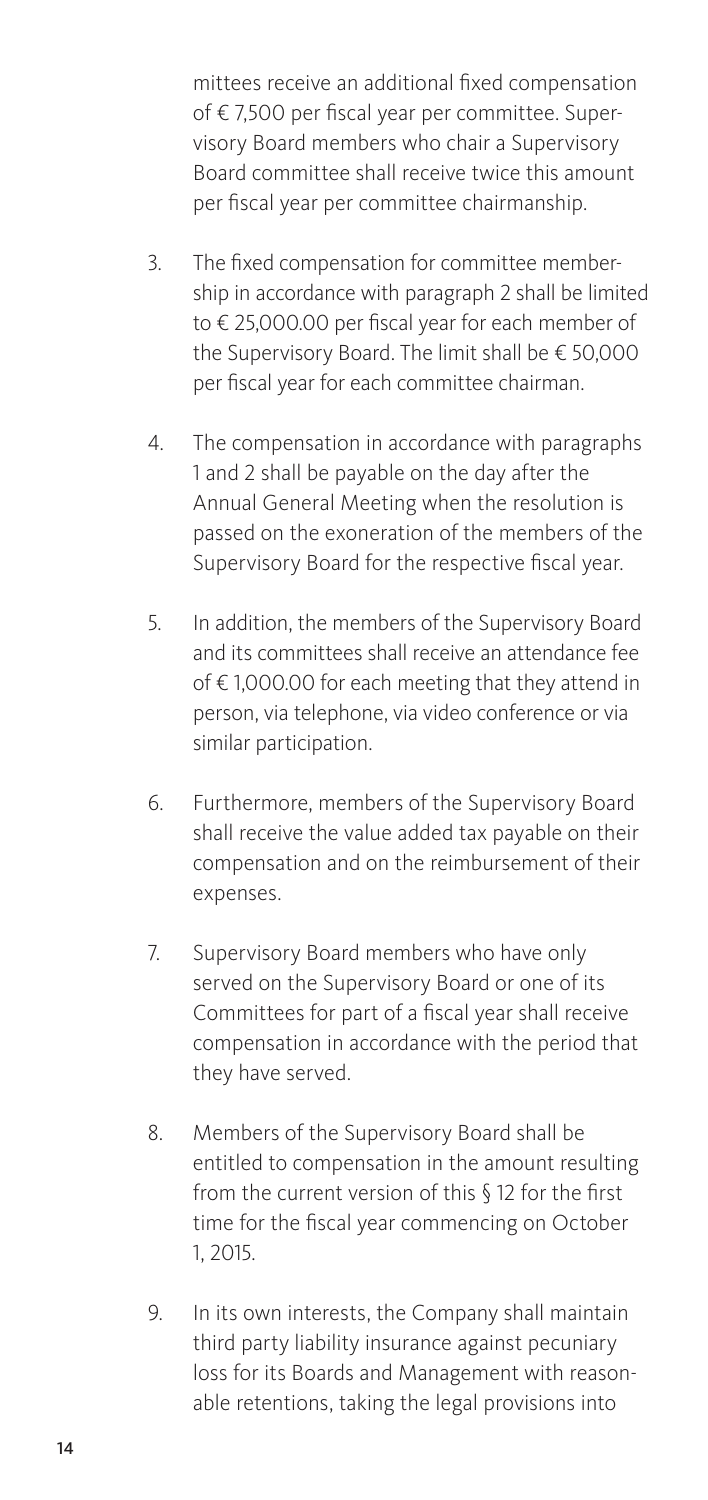account in which the Supervisory Board members are also included and are insured at the expense of the Company."

#### 8. Resolutions on additional amendments to the Articles of Association

a) Amendment to § 14 (4) of the Articles of Association The Executive Board and Supervisory Board propose the following resolution:

> § 14 (4) sentence 3 of the Articles of Association shall be removed without substitution.

### b) Amendment to § 15 (1) sentence 2 of the Articles of Association

The Executive Board and Supervisory Board propose the following resolution:

§ 15 (1) sentence 2 of the Articles of Association shall be amended and reworded as follows, effective at the time that the resolution to amend the Articles of Association that is hereby passed is entered into the Commercial Register:

"In the event that no member of the Supervisory Board shall take the chair, the Executive Board Chairman or, if he is unable to do so, another Executive Board member appointed by the Executive Board shall open the meeting and shall arrange for the chairman of the meeting to be elected at the AGM by the shareholders with voting rights."

#### Submissions to the shareholders

At the time the Annual General Meeting is called, the following documents are available for review by the shareholders at the offices of Aurubis AG in 20539 Hamburg, Hovestrasse 50, during the usual office hours and they are accessible online from that time onwards at http://www.aurubis.com/agm:

- » the documents listed in agenda point 1;
- » the report of the Executive Board on agenda point 6 regarding the exclusion of the subscription right pursuant to Sections 203 (2), 186 (3) and (4) sentence 2 German Stock Corporation Act (AktG).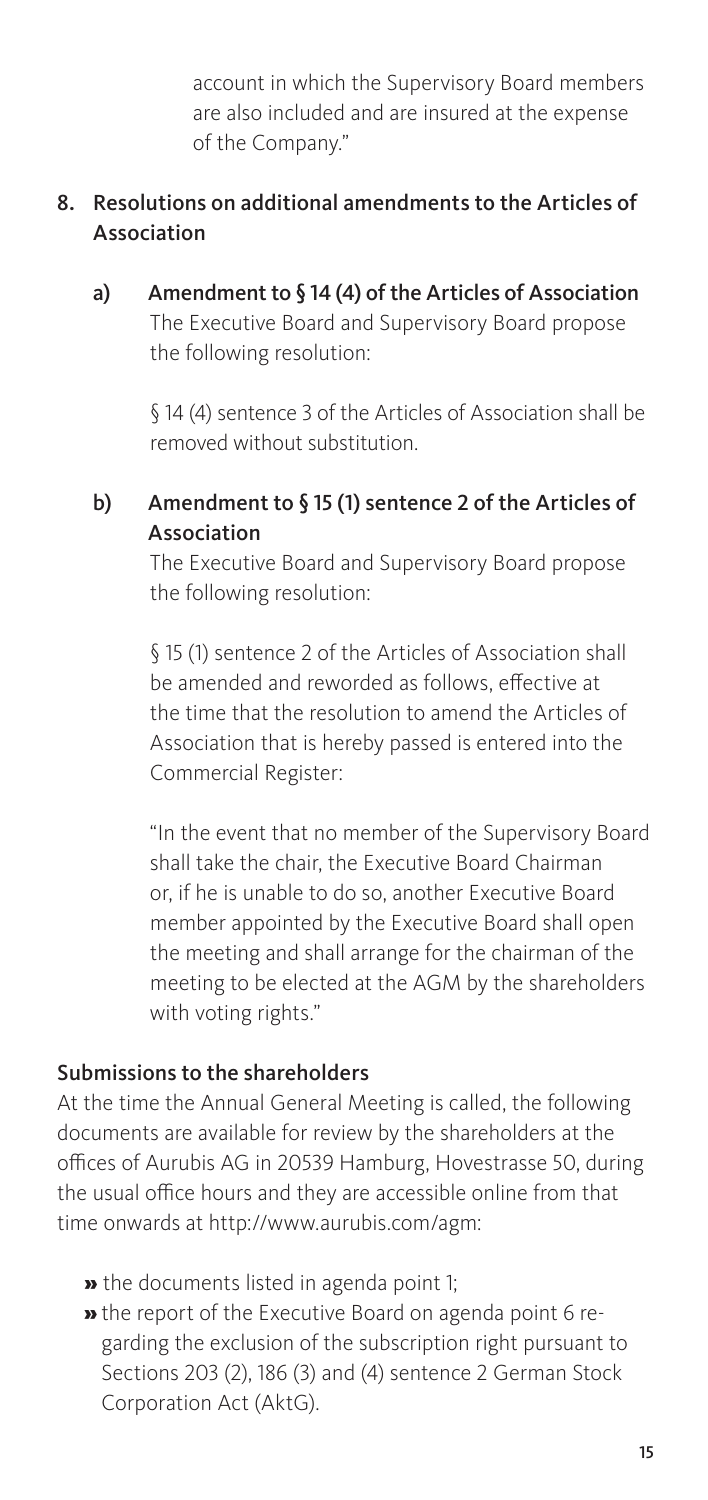As a special service, the Company shall send the documents mentioned above to the shareholders upon request. The legal requirement is fulfilled with the disclosure of the documents on the Company's website. The Company shall therefore only attempt delivery with regular mail.

## Total number of shares and voting rights at the time of the Annual General Meeting

At the time the Annual General Meeting is called, the Company's subscribed capital amounts to € 115,089,210.88. It is divided into 44,956,723 no-par-value shares. Each no-par-value share grants one vote. The total number of shares and voting rights at the time of the Annual General Meeting therefore amounts to 44,956,723 shares and voting rights. There are no different categories of shares.

The Company holds no treasury shares at this time.

#### Requirements for participation in the Annual General Meeting and exercise of the voting right (with record date for submission of proof according to Section 123 (3) sentence 3 German Stock Corporation Act (AktG))

Those shareholders who register with the Company prior to the Annual General Meeting and who provide proof of their entitlement to participate in the Annual General Meeting and to exercise their right to vote are entitled to participate in the Annual General Meeting and to exercise voting rights.

The registration and the proof must be received at the following address *(registration address)* by February 17, 2016, 24:00 hours (CET) at the latest:

Aurubis AG c/o Computershare Operations Center 80249 München Fax: +49 89 30903-74675 E-mail: hauptversammlung2016@aurubis.com

The entitlement to participate in the Annual General Meeting and to exercise the right to vote must be proven by a special verification of the stake issued by the depository bank in writing. The verification must be written in German or English and must relate to the beginning of the twenty-first day prior to the Annual General Meeting, hence February 3, 2016, 00:00 hours (CET) *(record date)*.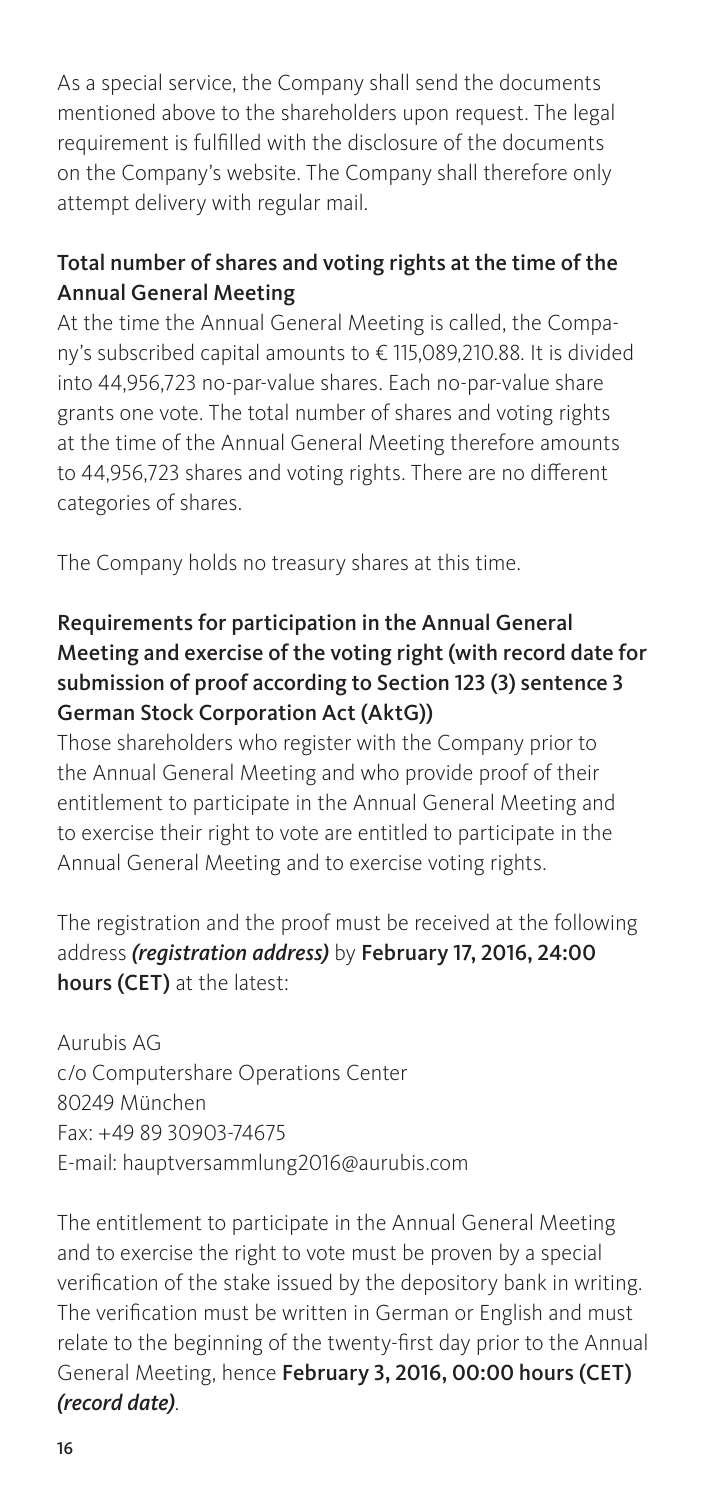#### Meaning of the record date

In relation to the Company and with respect to the participation in the Annual General Meeting and the exercise of the right to vote, only those who provide verification shall be deemed shareholders. The entitlement to participate and the extent of the right to vote are determined according to the stake of the shareholder at the record date. The record date does not result in blocking the potential disposal of shares. Also in the case of a complete or partial disposal of the stake after the record date, only the shareholder's stake at the record date is relevant for the participation and the extent of the right to vote; this means that disposals of shares after the record date have no effect on the entitlement to participate and the extent of the right to vote. This applies to the acquisition of shares after the record date. Individuals who do not yet own shares as per the record date and only become shareholders afterwards are not entitled to participate and to vote. The record date has no meaning for the entitlement to dividends.

We ask the shareholders to take care of the registration and the mailing of the verification of their stake to the Company at their earliest convenience and suggest that our shareholders contact their depository bank promptly.

## Procedure for voting by proxy

Shareholders who choose not to attend the Annual General Meeting may appoint a credit institution, a shareholder association, proxies appointed by the Company or another person of their choice to be their proxy for exercising their right to vote. In this case, the proxies must also register according to the aforementioned requirements either directly or via the shareholder. If a shareholder appoints more than one person, the Company can reject one or more of them.

The proxy authorization, its revocation and the proof of proxy entitlement to the Company must be in writing, unless the authorization is made to a credit institution, a shareholder association or another of the individuals or institutions that is regarded as equivalent according to Section 135 German Stock Corporation Act (AktG). The proxy authorization can also be revoked by the shareholder's attendance at the Annual General Meeting in person. If a credit institution, a shareholder association or one of these individuals or institutions which are equivalent according to Section 135 German Stock Corporation Act (AktG) is authorized, special conditions may apply; the shareholders are asked to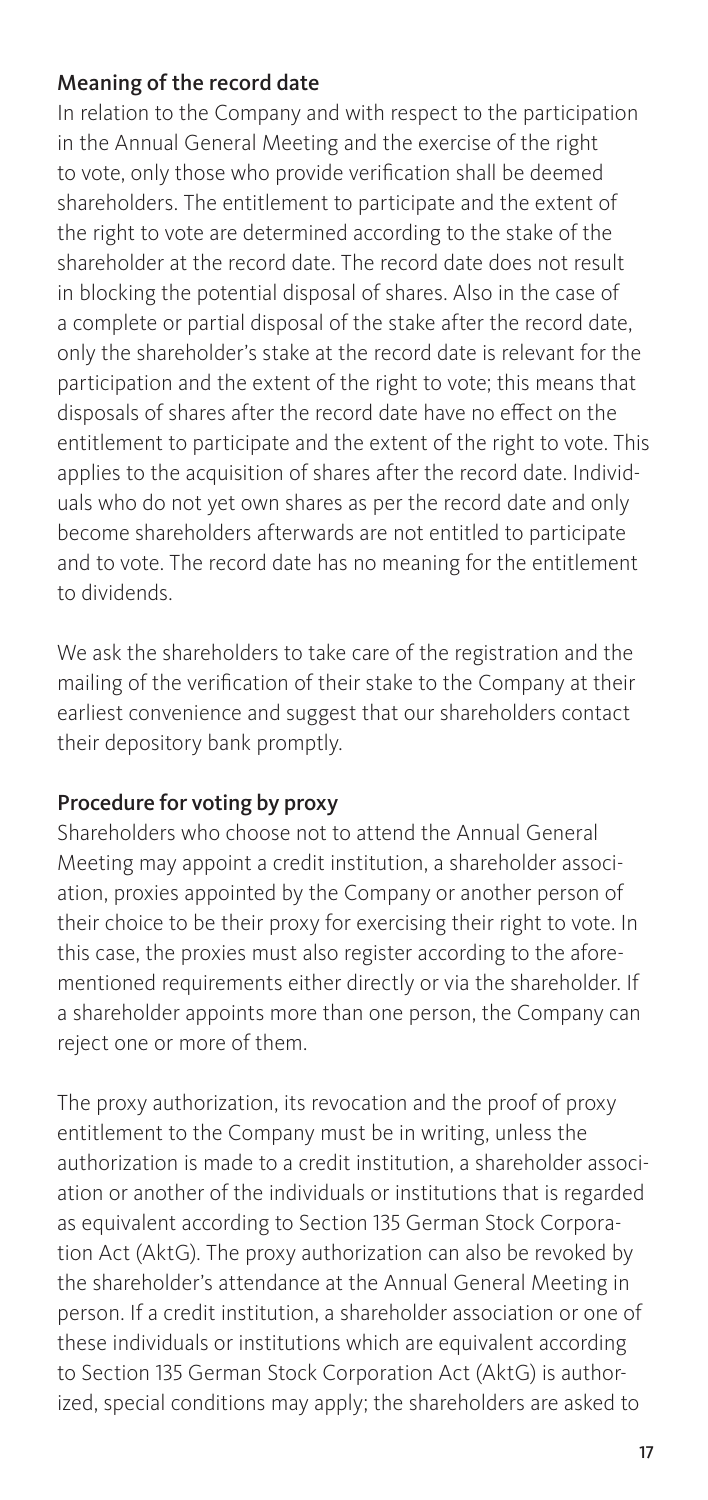confer with the proxy in due time concerning a possibly required form of mandate.

Shareholders who wish to appoint a proxy are asked to use the form that the Company has prepared for the purpose of granting proxies and issuing possible instructions. It shall be mailed to the properly registered individuals along with the admission ticket.

The proof of a granted proxy can be provided by the proxy on the day of the Annual General Meeting at the entry control point by showing the proxy document. For transmitting the proof by mail or by fax, shareholders or proxies are kindly asked to use the mailing address mentioned above. The proof can also be sent to the e-mail address mentioned above. The aforementioned transmission methods are also available if the proxy is supposed to be granted by declaration to the Company; a separate verification about the granted proxy is not necessary in this case. The revocation of an already granted proxy can also be declared to the Company with the aforementioned transmission methods.

#### Procedure for voting through company-nominated proxies

Shareholders who have properly registered according to the aforementioned requirements may also appoint proxies nominated by the Company. If they are appointed, the company-nominated proxies exercise the right to vote according to their instructions. The proxy documents with instructions must also be given in written form. The company-nominated proxies are not allowed to exercise the right to vote without instructions. The company-nominated proxies do not accept requests to speak, to ask questions or to put forward motions.

For the appointment of a company-nominated proxy, the form for proxies and instructions that is sent along with the admission ticket to the shareholders may be used as well.

Shareholders who wish to appoint the company-nominated proxy are asked for organizational reasons to transmit their proxy documents and instructions by February 22, 2016 at the latest (receipt at the Company) by mail, fax or e-mail (hauptversammlung2016@aurubis.com) to the aforementioned registration address or online at http://www.aurubis.com/agm under the point Proxy Voting.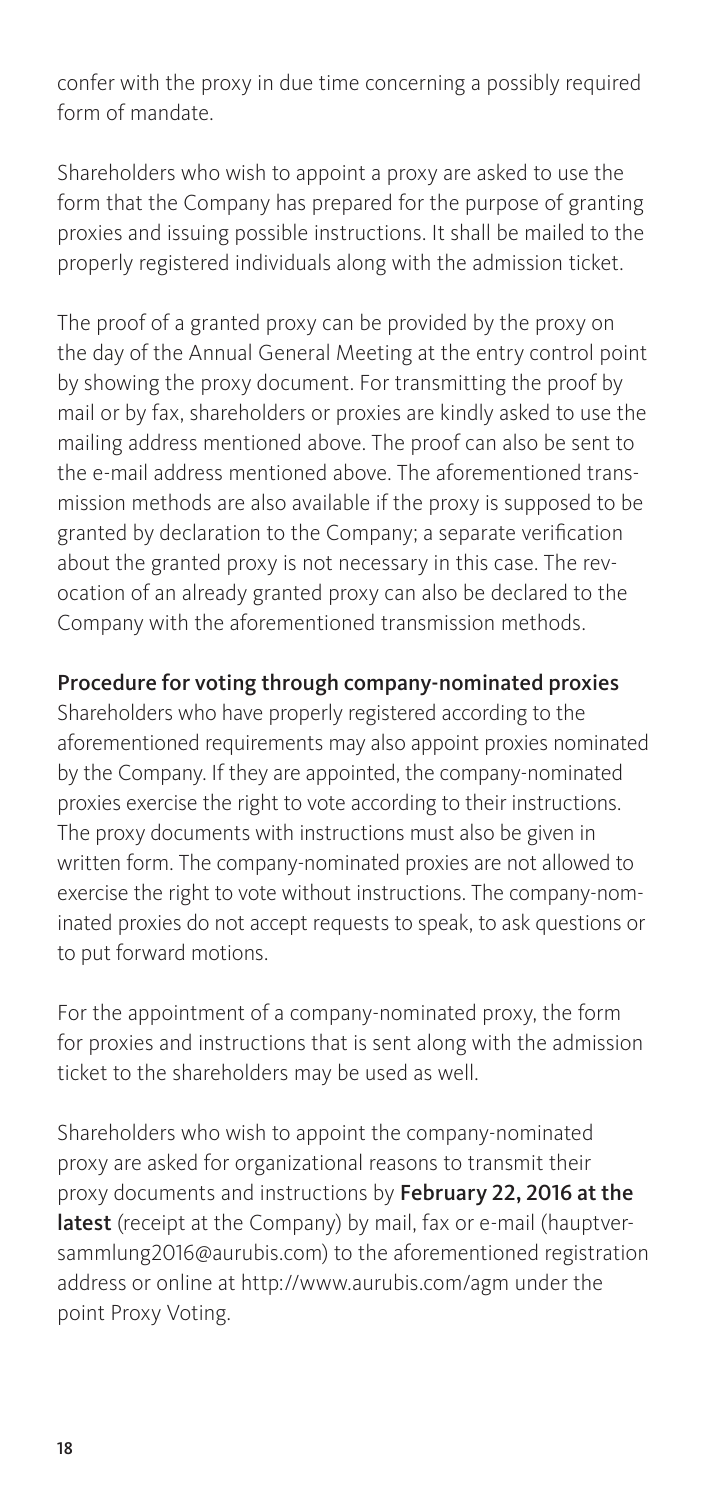In addition, we offer shareholders who registered in due form and on time and who are present at the Annual General Meeting the option to appoint the company-nominated proxies in the Annual General Meeting as well.

### Rights of the shareholders according to Section 122 (2), Section 126 (1), Section 127 and Section 131 (1) German Stock Corporation Act (AktG)

#### *Right to add items to the agenda according to Section 122 (2) German Stock Corporation Act (AktG)*

Shareholders whose stakes altogether reach a proportionate amount of € 500,000 (corresponding to – rounded to the next highest full number of shares – 195,313 no-par-value shares) *(minimum holding)* may demand that items be announced and added to the agenda. The minimum holding must be proven to the Company and the presentation of banking certificates is sufficient. The applicant(s) furthermore must provide proof that he/she/they has/have been a shareholder for a minimum of three months and that he/she/they hold(s) the shares up to the resolution on the application (cf. Section 122 (2) sentence 1 in conjunction with (1) sentence 3 and Section 142 (2) sentence 2 German Stock Corporation Act (AktG)). Section 70 German Stock Corporation Act (AktG) is to be taken into account for the calculation of this time limitation.

The application shall be addressed to the Company represented by the Executive Board in writing, and each new item to the agenda requires the presentation of a reason or a proposed resolution. The request for an addition may also regard a resolutionfree discussion point. It must be received by the Company by January 24, 2016, 24:00 hours (CET) at the latest. We kindly ask that the respective requests be sent to the following address:

Aurubis AG Executive Board Hovestrasse 50 20539 Hamburg

Requests for additional agenda points shall be announced and submitted in the same way as when the Annual General Meeting is called.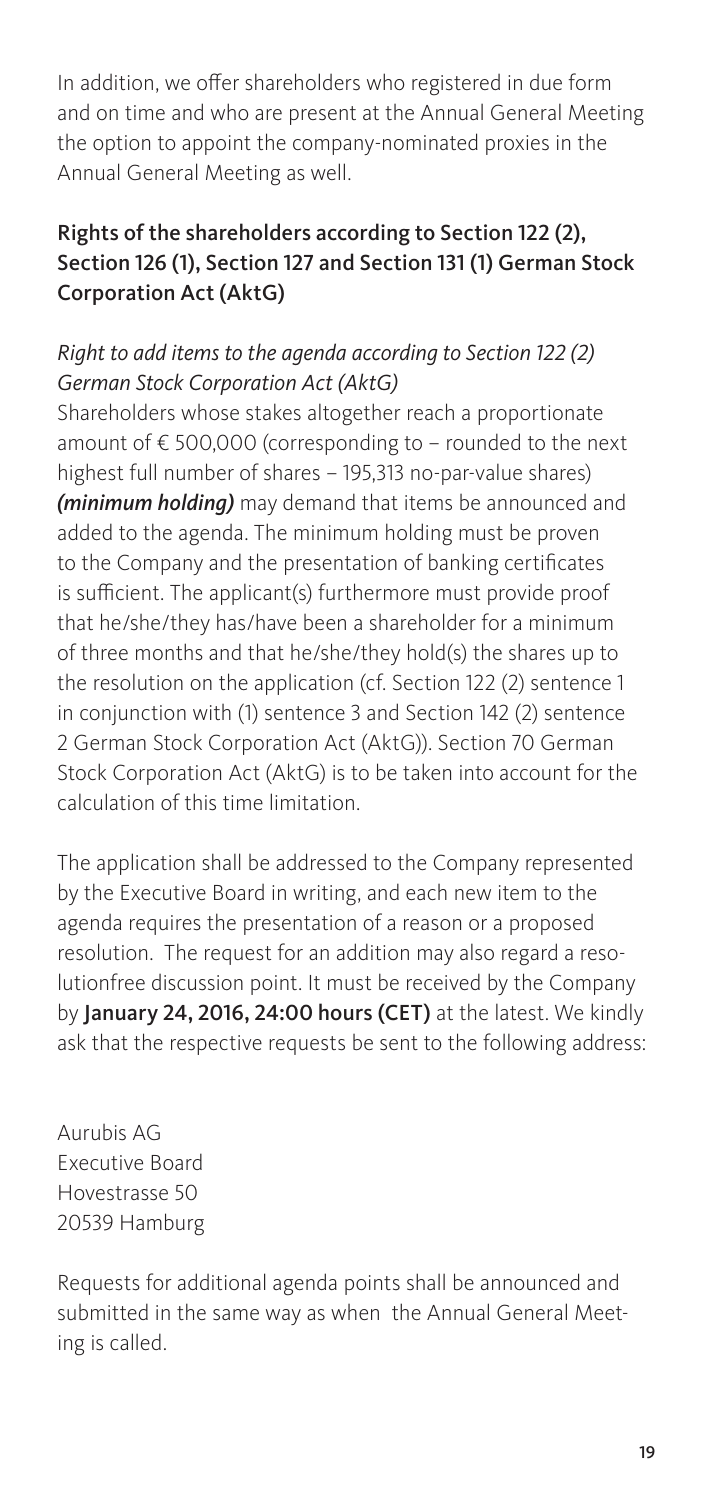### *Shareholder countermotions according to Section 126 (1) German Stock Corporation Act (AktG)*

Shareholders are authorized to make countermotions against a proposal of the Executive Board and the Supervisory Board regarding a certain point of the agenda. Any countermotions must be received by the Company in writing, with reasons, by fax or e-mail by February 9, 2016, 24:00 hours (CET) at the latest only at the following address:

Aurubis AG Corporate Legal Department Hovestrasse 50 20539 Hamburg Fax: +49 40 7883-39 90 E-mail: Rechtsabteilunghv2016@aurubis.com

Motions addressed in any other way will not be considered. Shareholders' countermotions that are to be made accessible shall be made accessible online at http://www.aurubis.com/agm including the shareholder's name and reasons for the proposal immediately after their receipt. Any respective statements from the administration shall also be made accessible at this web address.

The Company can desist from making a countermotion and its reasons accessible if one of the exclusion circumstances of Section 126 (2) German Stock Corporation Act (AktG) applies, for example because the countermotion would lead to a resolution that would be against the law or the Articles of Association or if the reasons contain obviously wrong or misleading information. Reasons for the countermotion do not need to be made accessible if they contain more than a total of 5,000 characters.

It is noted that countermotions shall only be considered in the Annual General Meeting if they are brought forward there, even if they were previously transmitted to the Company in due time. Each shareholder's right to bring forward countermotions and election proposals regarding the points of the agenda during the Annual General Meeting shall remain unaffected.

#### *Shareholder election proposals according to Section 127 German Stock Corporation Act (AktG)*

Shareholders are furthermore authorized to submit election proposals for the election of auditors. The aforementioned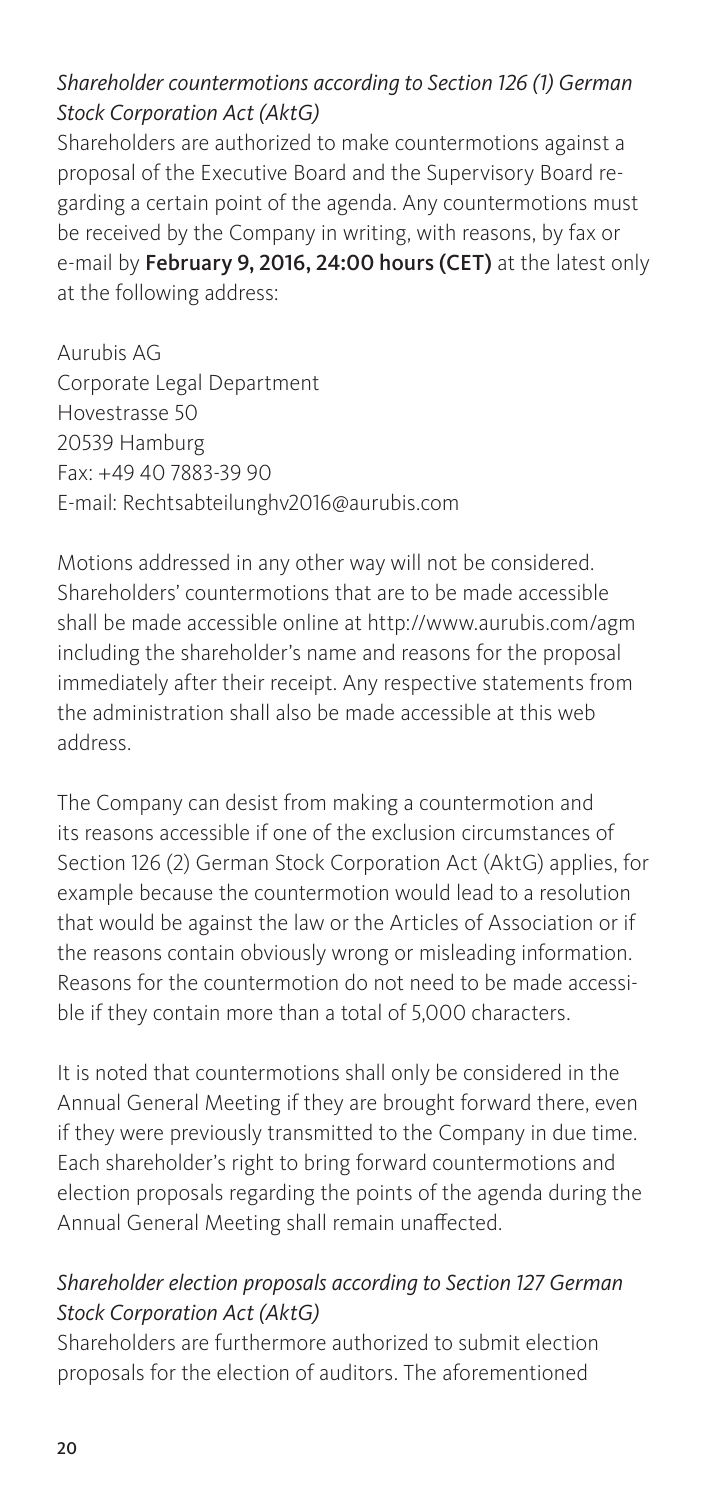regulation applies to them with the stipulation that the election proposal does not need to be justified. Beyond the aforementioned exclusion circumstances of Section 126 (2) German Stock Corporation Act (AktG), the election proposal also doesn't need to be made accessible if the election proposal doesn't contain the name, the profession and the place of residence (or place of business in the case of auditing firms) of the nominated auditors.

#### *Right to information according to Section 131 (1) German Stock Corporation Act (AktG)*

In the Annual General Meeting, every shareholder and shareholder proxy can demand information from the Executive Board regarding the Company's affairs, as long as this information is necessary for the material assessment of the agenda item (Section 131 (1) German Stock Corporation Act (AktG)). The obligation of information also extends to the legal and business relations of the Company to a related company and the situation of the Group and the companies included in the consolidated financial statements. Requests for information shall generally be submitted verbally at the Annual General Meeting within the scope of the debate.

According to Section 15 (3) of the Company's Articles of Association, the chairman of the meeting is, however, authorized to appropriately limit the time for the shareholder's right to ask questions and speak. Furthermore, the Executive Board is authorized to refuse to provide information in certain cases which are stipulated in the German Stock Corporation Act (Section 131 (3) German Stock Corporation Act (AktG)), for example if, based on reasonable commercial assessment, giving the information may pose significant detriment to the Company or a related company.

### Reference to the website of the Company

The information in accordance with Section 124a German Stock Corporation Act (AktG) regarding the Annual General Meeting can be found on the Company's website at http://www.aurubis.com/agm.

Hamburg, January 2016

Aurubis AG *The Executive Board*